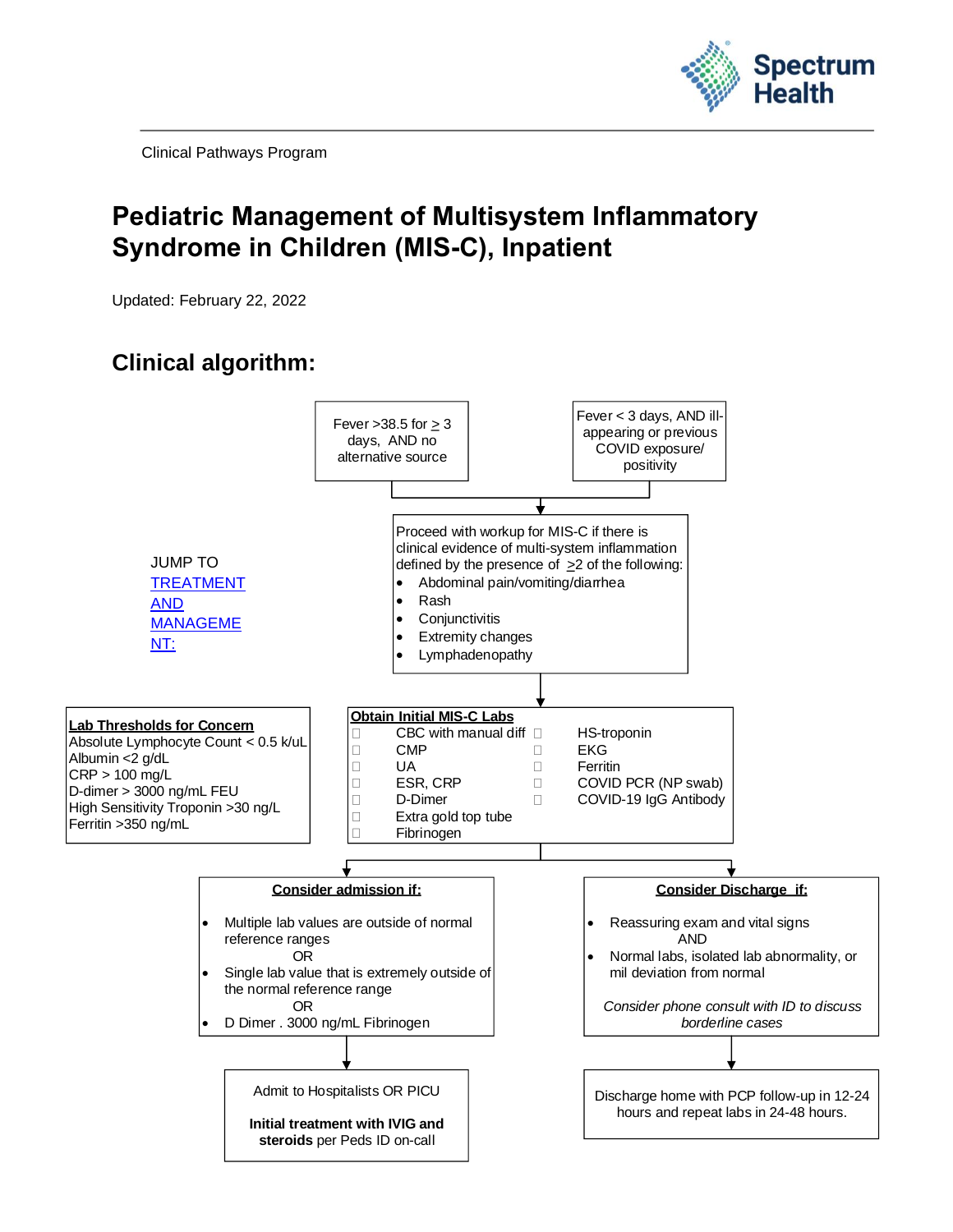## **Clinical guideline summary**

**CLINICAL GUIDELINE NAME:** Management of Multisystem Inflammatory Syndrom in Children

**PATIENT POPULATION AND DIAGNOSIS:** Age <21 years Multisystem Inflammatory Syndrome in Children (MIS-C)

**APPLICABLE TO:** All Spectrum Health Sites

**BRIEF DESCRIPTION:** Multisystem Inflammatory Syndrome in Children (MIS-C) is a syndrome that follows a SARS-CoV-2 infection or exposure. The clinical presentation is accompanied by significant hyper-inflammation that can have some similarities to Kawasaki Disease and Toxic Shock Syndrome and can lead to organ dysfunction and shock. The pathogenesis is unclear, but in most cases develops 2-8 weeks after a COVID-19 infection of exposure. In most cases, MIS-C is post-infectious, but occasionally occurs during acute respiratory COVID-19

**OVERSIGHT TEAM LEADER(S):** Andrea Hadley MD, Rosemary Olivero

**OWNING EXPERT IMPROVEMENT TEAM (EIT):** N/A

**MANAGING CLINICAL PRACTICE COUNCIL (CPC):** COVID-19 CPC

**CPC APPROVAL DATE:** 12/10/2020

**OTHER TEAM(S) IMPACTED:** Children's Health CPC & Nursing

**IMPLEMENTATION DATE:** 6/10/2020

**LAST REVISED:** 2/22/2022

**FOR MORE INFORMATION, CONTACT:** Andrea Hadley or Rosemary Olivero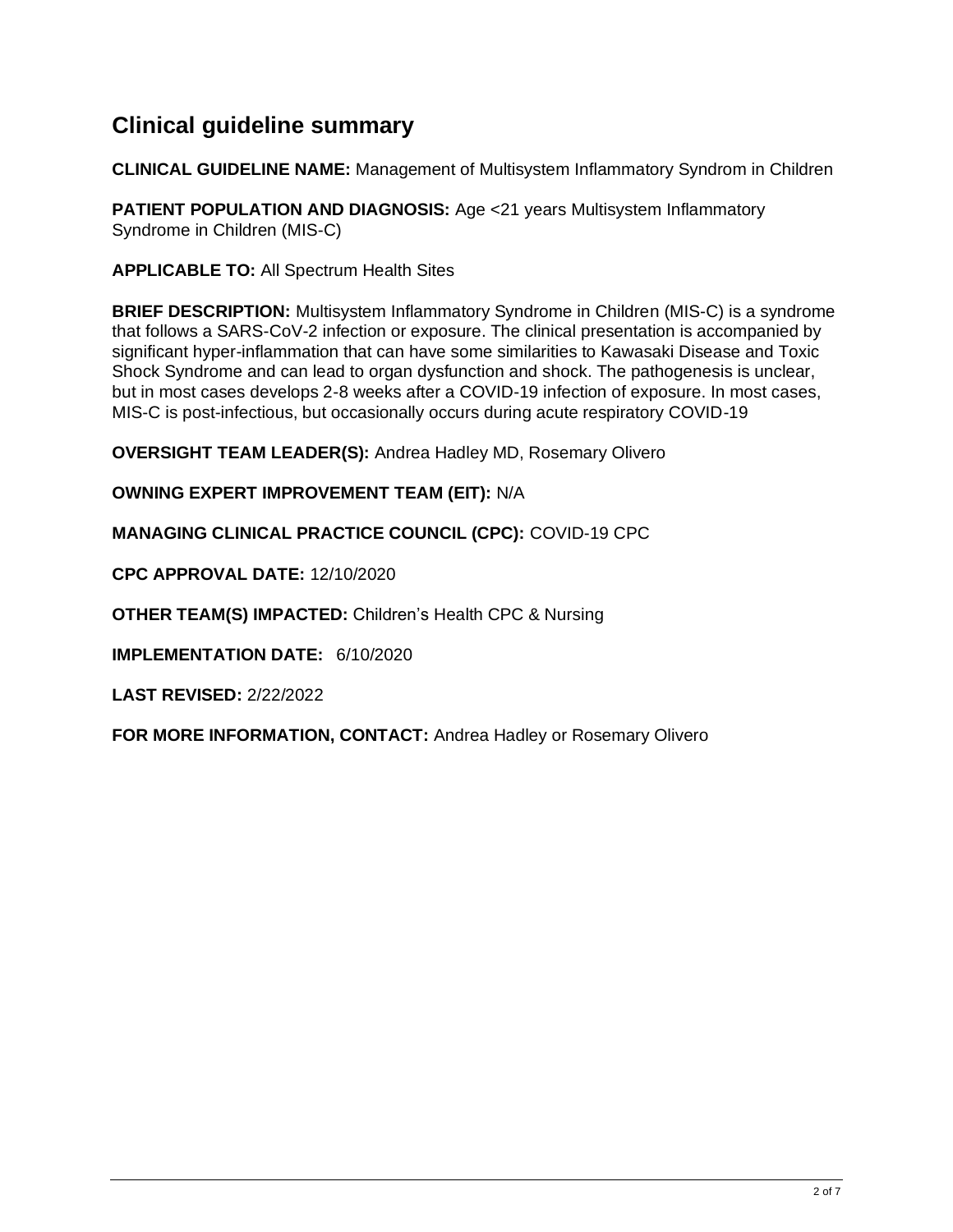# **Clinical pathways clinical approach**

### <span id="page-2-0"></span>**TREATMENT AND MANAGEMENT:**

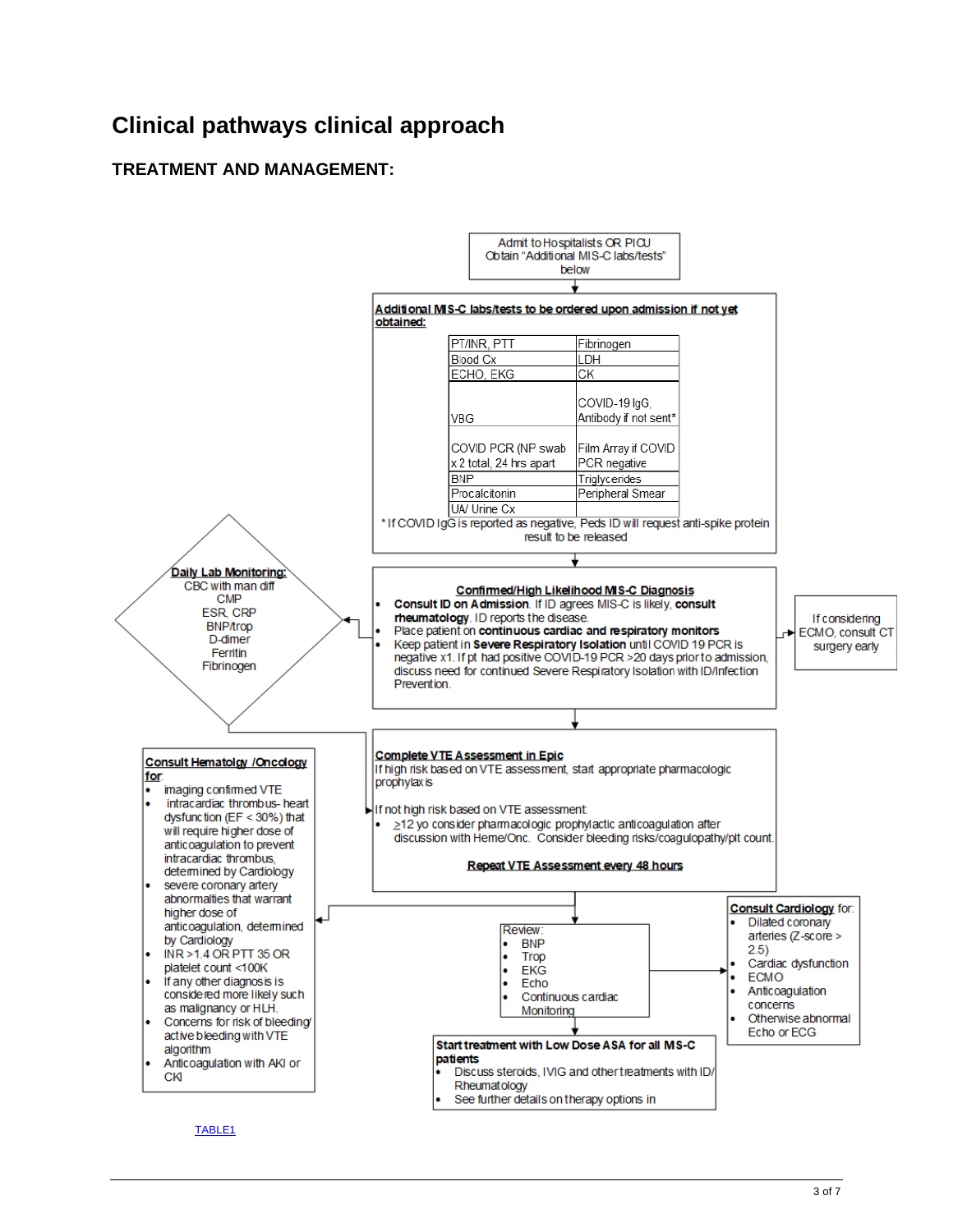#### **Treatment and Management:**

The CDC has released a health advisory statement to alert health care providers and organize a case reporting system. Both the Centers for Disease Control and the World Health Organization have developed case definitions to guide the clinical diagnosis. See the links below and the full case definitions are copied this document for your reference as well.

<span id="page-3-0"></span>

| <b>Table 1. Medications</b>                                           |                                                                                                                                      |              |                                                                                                                                                                                                                                                                                                               |  |  |
|-----------------------------------------------------------------------|--------------------------------------------------------------------------------------------------------------------------------------|--------------|---------------------------------------------------------------------------------------------------------------------------------------------------------------------------------------------------------------------------------------------------------------------------------------------------------------|--|--|
| <b>Medications</b>                                                    | <b>Dose</b>                                                                                                                          | <b>Route</b> | <b>Comments</b>                                                                                                                                                                                                                                                                                               |  |  |
| <b>Immunosuppressive Agents</b>                                       |                                                                                                                                      |              |                                                                                                                                                                                                                                                                                                               |  |  |
| <b>IVIG</b>                                                           | $2g/kg/dose$ (max = 100 grams)                                                                                                       | IV           | Infuse IVIG over 12-48 hours; consider fluid<br>status                                                                                                                                                                                                                                                        |  |  |
| <b>Steroids</b>                                                       | IV Methylprednisolone 1 mg/kg BID<br>(max 30mg BID) for three days,<br>followed by oral taper over 2 weeks                           | IV/PO<br>IV  | Consider a "pulse" in certain severe/refractory<br>cases with rheumatology input                                                                                                                                                                                                                              |  |  |
| Anakinra                                                              | 2-10 mg/kg once a day                                                                                                                | SC           | Discuss with Rheumatology for<br>severe/refractory cases                                                                                                                                                                                                                                                      |  |  |
| Remicade                                                              | 5-7 mg/kg/day                                                                                                                        | IV           | Discuss with Rheumatology for<br>severe/refractory cases                                                                                                                                                                                                                                                      |  |  |
| <b>Antiplatelet / Anticoagulation</b>                                 |                                                                                                                                      |              |                                                                                                                                                                                                                                                                                                               |  |  |
| <b>Aspirin (ASA)</b>                                                  | 3-5mg/kg/day, max=81mg                                                                                                               | <b>PO</b>    | Continue approximately 6 weeks.                                                                                                                                                                                                                                                                               |  |  |
| Enoxaparin<br>(aka LMWH)<br>(Prophylaxis<br>dosing)                   | < 2months: 0.75mg/kg/dose q12 hours<br>$\geq$ 2 months and < 60 kg:<br>0.5mg/kg/dose q12 hrs<br>≥60kg: 40mg daily (40mg q12 hours in | SQ           | Not to be used if acute kidney injury and CrCl<br><30 mL/min<br>Monitoring for prophylaxis dosing is optional.<br>Obtain if there is new bleeding, change in liver<br>or renal function, or in critically ill pts. If                                                                                         |  |  |
|                                                                       | adolescent, and critically ill                                                                                                       |              | monitoring, check LMWH level 4 hours after 3rd -<br>5th dose. Target 0.2-0.4 units/mL                                                                                                                                                                                                                         |  |  |
| Enoxaparin<br>(aka LMWH)<br>(Therapeutic<br>dosing)                   | < 2months<br>1.5 mg/kg/dose q12 hours<br>$\geq$ 2months:                                                                             | SQ           | Not to be used in patient with acute kidney<br>injury and CrCl <30 mL/minute<br>Check LMWH level 4 hours after 3rd - 5th dose                                                                                                                                                                                 |  |  |
|                                                                       | 1 mg/kg/dose q12 hours                                                                                                               |              | Target > 0.5-1.0 units/mL, Dose adjustment by<br>Heme/Onc                                                                                                                                                                                                                                                     |  |  |
| <b>Unfractionate</b><br>d Heparin<br>(UFH)<br>(Prophylaxis<br>dosing) | Any dose $\leq 10$ units/kg/hr                                                                                                       | IV           | No monitoring required unless signs or<br>symptoms of bleeding, or patient was<br>coagulapathic to begin with.<br>Significant number of patients who are critically<br>ill or with COVID have antiphospholipid<br>antibodies. aPTT may be unreliable. If aPTT is<br>prolonged at baseline, use Unfractionated |  |  |
| <b>Unfractionate</b><br>d Heparin<br>(UFH)<br>(Therapeutic<br>dosing) | Any dose > 10 units/kg/hr                                                                                                            | IV           | Heparin assay (anti-Xa for UFH).<br>Baseline labs prior to initiation of heparin: aPTT,<br>PT/INR, CBC.<br>Significant number of patients who are critically<br>ill or with COVID + on PCR have<br>antiphospholipid antibodies. aPTT may be<br>unreliable lab. If aPTT is prolonged at baseline,              |  |  |

### [CDC MIS-C definition](https://www.cdc.gov/mis-c/hcp/)  [WHO MIS-C definition](https://www.who.int/news-room/commentaries/detail/multisystem-inflammatory-syndrome-in-children-and-adolescents-with-covid-19)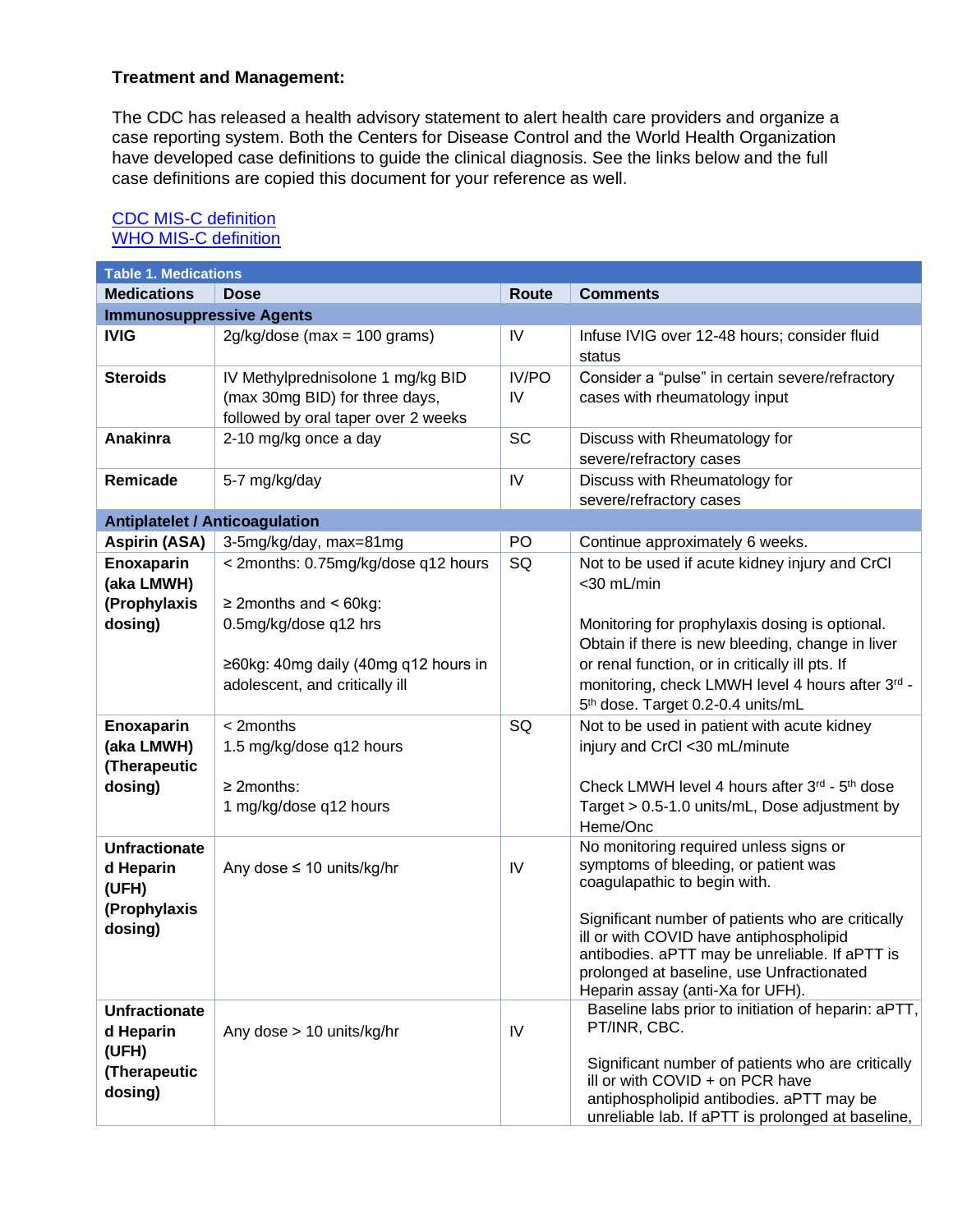|                                     |                                                                                      |    | use Unfractionated Heparin assay (anti-Xa for<br>UFH).                                                                                              |
|-------------------------------------|--------------------------------------------------------------------------------------|----|-----------------------------------------------------------------------------------------------------------------------------------------------------|
|                                     |                                                                                      |    | Utilize age-specific UFH titration nomogram for<br>dosing and monitoring using aPTT or<br>Unfractionated Heparin Level Anti-Xa Assay to<br>monitor. |
| Unfractionate<br>d Heparin<br>(UFH) | < 60kg: 75 units/kg/dose SQ every 12<br>hours                                        | SQ | SQ UFH is used for prophylaxis only if number<br>of lines/lumens are limited AND patient can't<br>have LMWH.                                        |
| (Prophylaxis<br>ONLY)               | ≥60kg: 5000 units every 12 hours<br>>18 yrs or >125 kg: 5000 units SQ<br>every 8 hrs |    |                                                                                                                                                     |

Children with MIS-C will most consistently present with prolonged fever and GI complaints (abdominal pain, vomiting, and diarrhea). Additional features include rash, extremity swelling, conjunctivitis, lymphadenopathy and appear remarkably similar to Kawasaki Disease. The most concerning feature of MIS-C is progression to cardiovascular abnormalities (myocarditis, coronary aneurysms, ventricular dysfunction), and potentially shock. Children with MIS-C rarely exhibit respiratory complaints and death is rare.

If MIS-C is diagnosed, notify Nick Hartog to consent patient for the **COVID Human Genome Effort** study. This study is an international effort to characterize genetic abnormalities that predispose otherwise healthy individuals to MIS-C and severe COVID-19 disease. Enrolled patients will have blood drawn at one time point and genetic sequencing completed and evaluated. Please contact Nick Hartog or see www.COVID-hge.com for more details on study

### **Treatment**

If MIS-C suspected based on the above workup, treatment approach will be individualized and multidisciplinary in nature and should involve discussion between ID, rheumatology, hematology and cardiology when indicated, and hospitalist/PICU teams.

| <b>Table 2. Discharge Coordination and Follow-up</b> |                                                                                                                    |                                                                                                                                                                                                                                                                                                                                                                                                                    |  |  |
|------------------------------------------------------|--------------------------------------------------------------------------------------------------------------------|--------------------------------------------------------------------------------------------------------------------------------------------------------------------------------------------------------------------------------------------------------------------------------------------------------------------------------------------------------------------------------------------------------------------|--|--|
| <b>Specialty</b>                                     | <b>Instructions</b>                                                                                                | <b>Orders/Instructions</b>                                                                                                                                                                                                                                                                                                                                                                                         |  |  |
| <b>Primary Care</b><br>Physician                     | Hospitalist team to contact PCP prior to<br>discharge to provide verbal handoff and<br>summary of hospital course. | Hospital follow-up with PCP recommended<br>within 1 week<br>Patient/PCP to contact ID clinic with any<br>clinical change/ fevers<br>PCP to also monitor for side effects related to<br>medications<br>Annual influenza vaccination is recommended<br>Reminder: no live vaccines for 11 months if pt<br>received IVIG<br>Return to School instructions per ID/rheum<br>Return to Sports instructions per Cardiology |  |  |
| Cardiology                                           | Continue aspirin for 6 weeks                                                                                       | Cardiology Visit (new Consult or follow up)<br>and Echo at 2 weeks and 4-6 weeks                                                                                                                                                                                                                                                                                                                                   |  |  |
| Hematology and<br>Oncology                           | Follow up required only if patient has:<br>- documented VTE<br>- intracardiac thrombus<br>- cardiac dysfunction    | Discuss with Chi Braunreiter or Ali Mastin via<br>PerfectServe<br>- LMWH level in approximately 2-4 weeks if on<br>lovenox<br>- Repeat imaging of confirmed VTE in<br>approximately 4-6 weeks                                                                                                                                                                                                                      |  |  |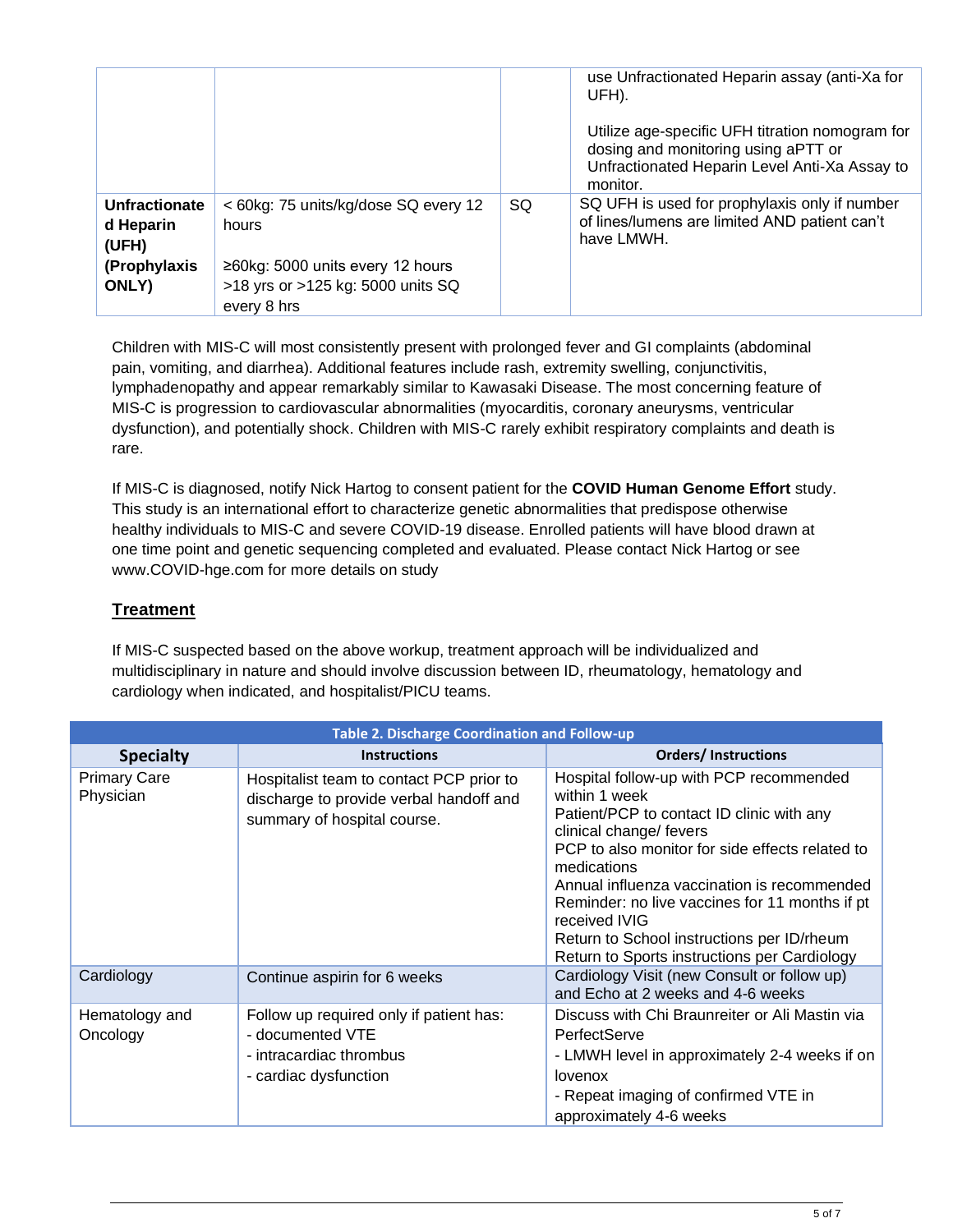| <b>Infectious Disease</b> | Follow up at ~2 weeks and 4-6 weeks after<br>discharge | Echos ordered by ID RN<br>ID RN to report to state (if not already done)<br>ID to coordinate labs if KD only (not MIS-C)<br>Rheum to coordinate labs if MIS-C        |
|---------------------------|--------------------------------------------------------|----------------------------------------------------------------------------------------------------------------------------------------------------------------------|
| Rheumatology              | Follow up at about 1 week after discharge              | Follow up may occur in person or via<br>telemedicine depending on patient.<br>Patient will have labs done (ordered by Rheum<br>for prior to or on day of follow up). |

#### **Follow-up Details based on Patient Characteristics**

MIS-C with aneurysms:

- Rheum does telemed visit and labs  $~1$  week out and defines the lab plan for the rest of the course
- ID does follow-up visit (in person) ~2 weeks out and carries out lab plan and Echo
- Rheum, ID and Cards does follow-up visit (in person) ~4-6 weeks out, carries out lab plan and Echo
- Long term follow-up with Cards

MIS-C without aneurysms:

- Rheum does telemed visit and labs  $~1$  week out and defines the lab plan for the rest of the course
- Rheum does follow-up visit (in person) ~2 weeks out and carries out lab plan and Echo
- Rheum, ID and Cards does follow-up visit (in person) ~4-6 weeks out, carries out lab plan and Echo
- Long term follow-up with Cards
- KD (with or without aneurysms) but NOT diagnosed with MIS-C:
	- ID does follow-up visit (in person) ~2 weeks out, carries out lab plan and Echo
	- ID and Cards does follow-up visit (in person) ~6 weeks out, carries out lab plan and Echo
	- Long term follow-up with Cards

#### **CDC Case Definition:**

- A. Age < 21 years
- B. Clinical Presentation including all of the following:
	- Fever >38.0C (100.4F) for  $\ge$  = 24 hours or subjective fever lasting  $\ge$  = 24 hours
	- Laboratory evidence of inflammation, including but not limited to:
		- Elevated CRP
		- Elevated ESR
		- Elevated fibrinogen
		- Elevated procalcitonin
		- Elevated D-dimer
		- Elevated ferritin
		- Elevated LDH
		- Elevated IL-6 level
		- Neutrophilia
		- Lymphcytopenia
		- Hypoalbuminemia
	- Severe illness requiring hospitalization
		- Multisystem (2 or more) involvement
		- Cardiovascular
		- Renal
		- **Respiratory**
		- **Hematologic**
		- **Gastrointestinal**
		- **Dermatologic**
		- **Neurologic**
- C. No alternative plausible diagnosis